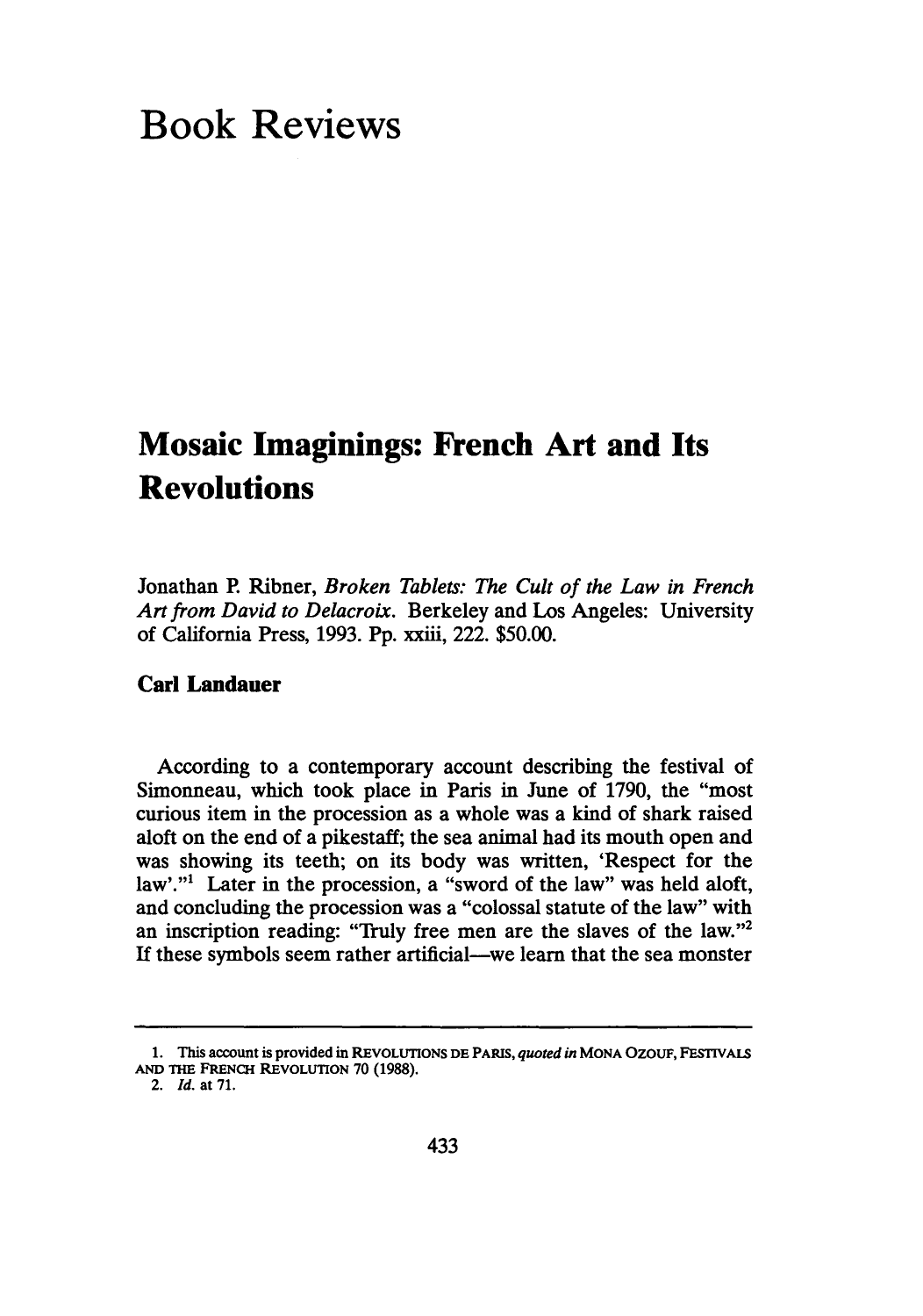frightened no one "but made everybody laugh"<sup>3</sup>—they clearly articulated the festival's overall message of the supremacy of law. The festival marshalled these curious elements to nurture what Jonathan Ribner, in his book *Broken Tablets,* characterizes as "the cult of law." $4$ 

Ribner locates the French Revolution's cult of the law in its concentrated form as pronounced by the founder of the Tennis Court Society, Gilbert Romme: "Law is the religion of the state, which must also have its ministers, its apostles, its altars, and its schools."5 Starting with this image of law as a new religion, Ribner chronicles the cult of law in its various incarnations from the storming of the Bastille to the Revolution of 1848. As he tells us, "from 1789 to 1848-a period that saw the introduction of constitutional, parliamentary government and the adoption of the Code Napoléon-law and lawgiving were imbued with evocative power, expressed in art and poetry as well as in political discourse."6

Ribner's book, as announced in its subtitle, concentrates specifically on the legal encoding of the French visual arts from Jacques-Louis David to Eugène Delacroix. Ultimately, however, Ribner's title overpowers his subtitle, for his study focuses predominantly on the thematization of Moses, the stone tablets, and the status of the lawgiver. In essence, Ribner has filtered out many other pictorial images of law as white noise, except to the extent that they seem to reinforce his central theme. And Ribner's focus on Moses translates into an examination of a central political issue regarding the relationship of the legislator to divine sources, the French people, and the law itself. Against the backdrop of French revolutionary history of the period studied by Ribner, that political issue is of central importance. But French society from 1789 to 1848 underwent a range of evolutionary changes that involved transformations of legal relationships. By focusing on images of legal relationships at the highest level of French politics, Ribner loses sight of the cultural images of law that pervaded French society-the world, for example, created by the novels that make up Balzac's *Comédie humaine*.

Ribner's Mosaic theme is nevertheless of immense importance, and he carefully traces the image of Moses in French political culture, starting with the fashioning of the Declaration of the Rights of Man and Citizen in the shape of the tablets of the Ten Commandments.

**<sup>3.</sup>** *Id.* **at 70.**

**<sup>4.</sup> JONATHAN** P. **RIBNER, BRoKEN TABLEis: THE CULT OF THE LAW IN FRENCH ART FROM DAVID To DELACROIX (1993).**

**<sup>5.</sup> Id. at 1.**

**<sup>6.</sup> Id.**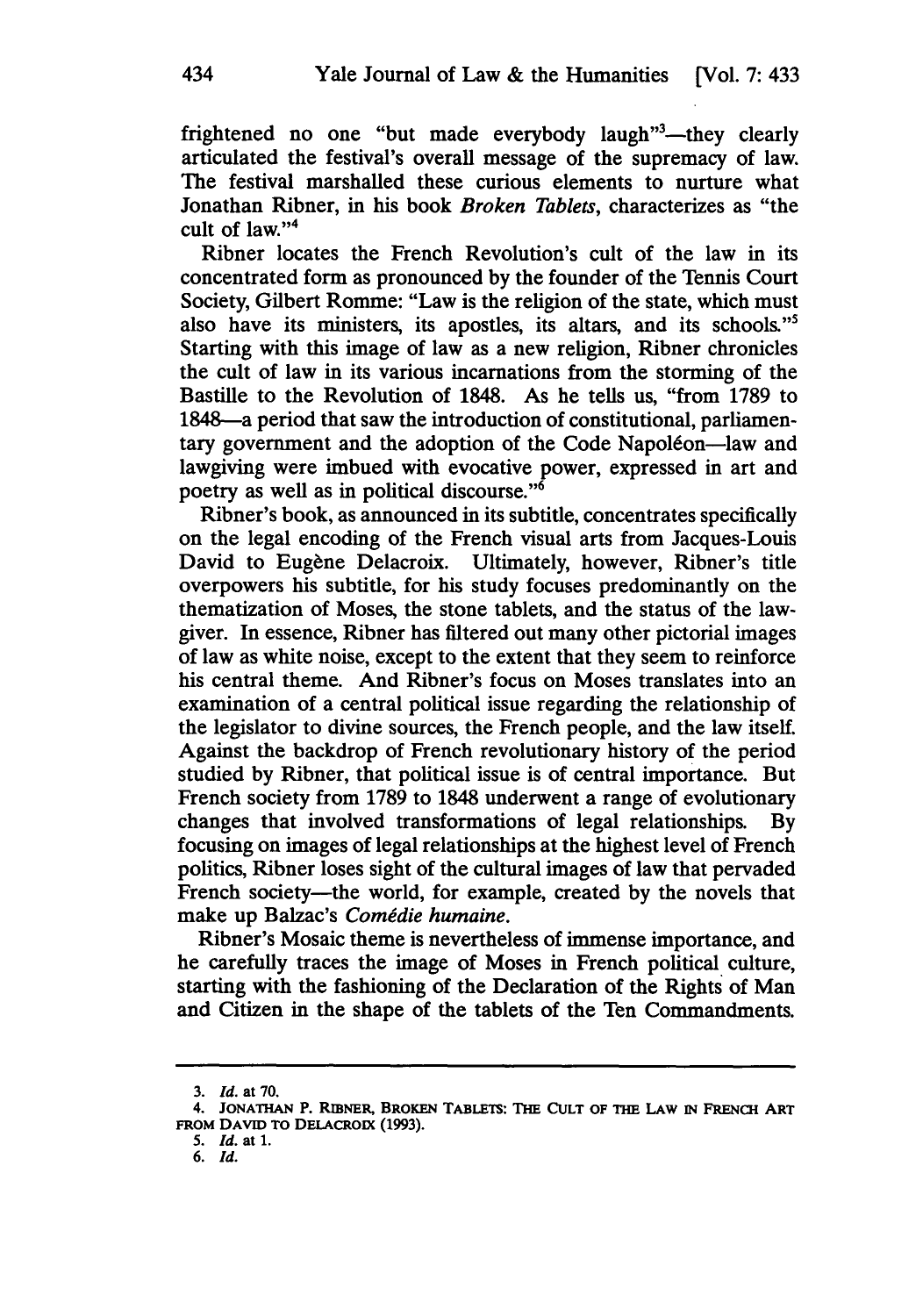## Landauer **1995]** 435

As an instance of this symbolism, Ribner provides Louis-Jean Allais's **1793** print commemorating the Festival of Unity and Indivisibility with its caption: "The republican constitution, like the tablets of Moses, comes from the heart of the mountain in the midst of thunder and lightning."7 Ribner then follows the relocations and redefinitions of Moses and his tablets through the political landscape of early nineteenth-century France as the legal order and its artistic representations develop.

Certainly, Moses and the Decalogue were important figures for the Revolutionary reconfiguration of French political life and for the supremacy of law over monarchy. But the Revolution and its various factions made use of a large vocabulary of iconic personages. Ribner names Lycurgus, the founder of the Spartan legal system, and Numa Pompilius, the legendary successor of Romulus and initiator of Roman ceremonial law.' But they appear in *Broken Tablets* as if they were Moses' subalterns. Ultimately, they do little more than magnify the image of Moses as representative of the sacred sources of the law.

Other figures play significant roles in the legal posturings of the Revolution. Although of little interest to Ribner, one particularly important candidate is Brutus, not the Brutus involved in the assassination of Julius Caesar but Lucius Junius Brutus, who was thought to have led the insurrection against the Tarquin monarchy of Rome. Brutus's story, as it came to the eighteenth century from Livy, is quite evocative, the stuff of operatic hyperdrama. Tarquin, we learn, assassinated his way to the throne and proceeded to kill most of the family of Brutus, who avoided death only by pretending imbecility.<sup>9</sup> The narrative continues with the rape, by Tarquin's son, of Lucretia, who, in an act of purgation, stabs herself in front of her husband, Collatinus, and Brutus. Brutus swears to end the Tarquin rule and convinces three others to repeat the same oath over the bloody knife. But it is the next narrative turn, Brutus's condemnation of his two sons to death for their involvement in the royalist conspiracy against the new republic, that provides the source of David's famous *Brutus* of 1789.

Robert L. Herbert has, in fact, written a compelling study of the political significance of Brutus not only as a result of David's *Brutus* but also due to the revival of Voltaire's *Brutus* at the National Theater on two nights in November of 1790, performances taking

**<sup>7.</sup>** *Id.* at **15.**

**<sup>8.</sup>** *Id.* at **4.**

**<sup>9.</sup> ROBERT** L **HERBERT, DAVID, VOLTAIRE,** *BRUTUS* **AND THE FRENCH REVOLUTION: AN ESSAY IN ART AND POLITICS (1972).**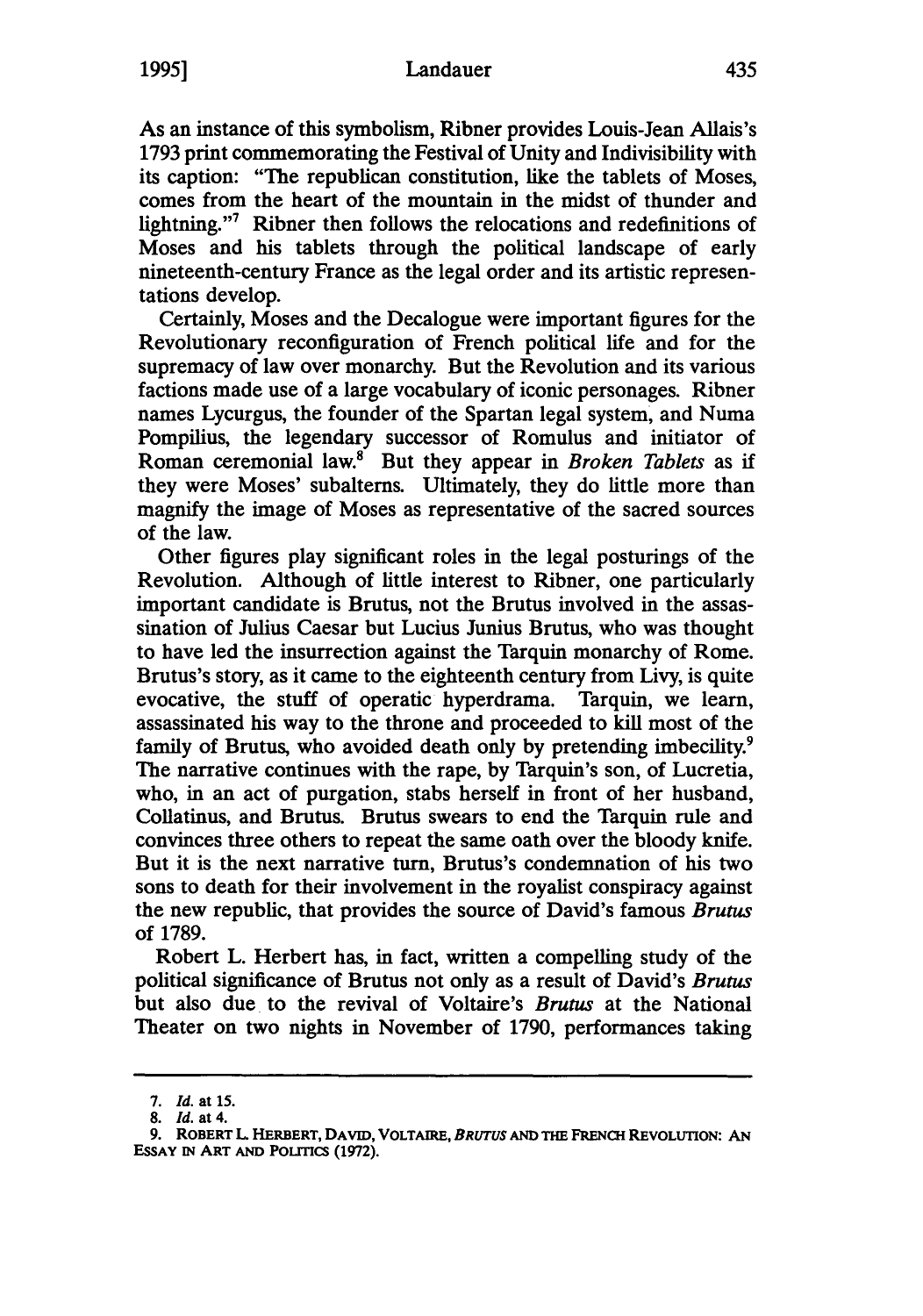place flanked by two busts--one of Voltaire, **by** Houdon, the other of Brutus which David had discovered in Rome.<sup>10</sup> "From that point forward," Herbert tells us, "David, Voltaire and the figure of Brutus were thoroughly intertwined in the events of the Revolution."<sup>11</sup> In his book on the subject, Herbert reproduces more revolutionary Brutuses, whether in anonymous prints or marble sculptures, than Ribner discovers images of Moses. If, as Herbert tells us, the eighteenth-century "restitution of rule by law, assuming the proportions of national fervor, was a rebirth of the laws of Rome that Brutus restored,"12 we should see in Brutus a powerful symbol of the supremacy of law that must ultimately be read alongside Ribner's Moses in decoding the political symbolism of Revolutionary France.

It is notable that in the very images that Ribner selects to assert the presence of Moses in the French Revolution, Moses himself is missing-except to the extent that his tablets metonymically stand in for him. If the caption of the Allais print compares the Republican Constitution to the tablets of Moses, the image portrays the tablets emanating rays of light and touching off lightning bolts, while Moses is nowhere in sight to shatter the tablets. This brilliant light and lightning, which appears as well in Pierre-Michel Alix's *The Triumph of the Mountain,* provides a clear iconographic emblem of the otherworldly, an unmistakable register of the sanctity of the new legal order. But Moses, the deliverer of the law, is absent. Is his absence ultimately a token of revolutionary leadership as ephemera, of the contingent nature of any human protagonist in Revolutionary France?

T. J. Clark has recently urged an interpretation of David's *Marat as* the beginning of modernism by suggesting just such a contingency as the cornerstone of the modern. Marat, he tells us,

could not be made to embody the Revolution because no one agreed about what the Revolution was, and least of all about whether Marat was its Jesus or its Lucifer. David's picture—this is what makes it inaugural of modernism-tries to ingest this disagreement, and make it part of a new cult object.<sup>13</sup>

ANITA BROOKNER, JACQUES-LouIs DAVID **115 (1980).**

**<sup>10.</sup>** *Id.* at **15.**

**<sup>11.</sup>** *Id.* at **16.** In this context, it is interesting that David's *Brutus* had been purchased for the French crown by the Comte d'Angiviller. HUGH **HONOUR,** NEO-CLASSICISM **72 (1968).** 12. **HERBERT,** *supra* note **9,** at **51.**

**<sup>13.</sup>** T. **J.** Clark, *Painting in the Year Two,* 47 **REPRESENTATIONS 13,** 40 (1994). It is interesting here to compare Anita Brookner's assessment of David's *Marat* as an inauguration of the modem:

This is the true wonder of *Marat assassind:* David has made real life the pretext for a new type of high art. It is not, as is sometimes stated, that a sordid political assassination has been transformed into great art. It is that art and life have become indistinguishable, and that professional preoccupations of artists will never again operate in a purely traditional way.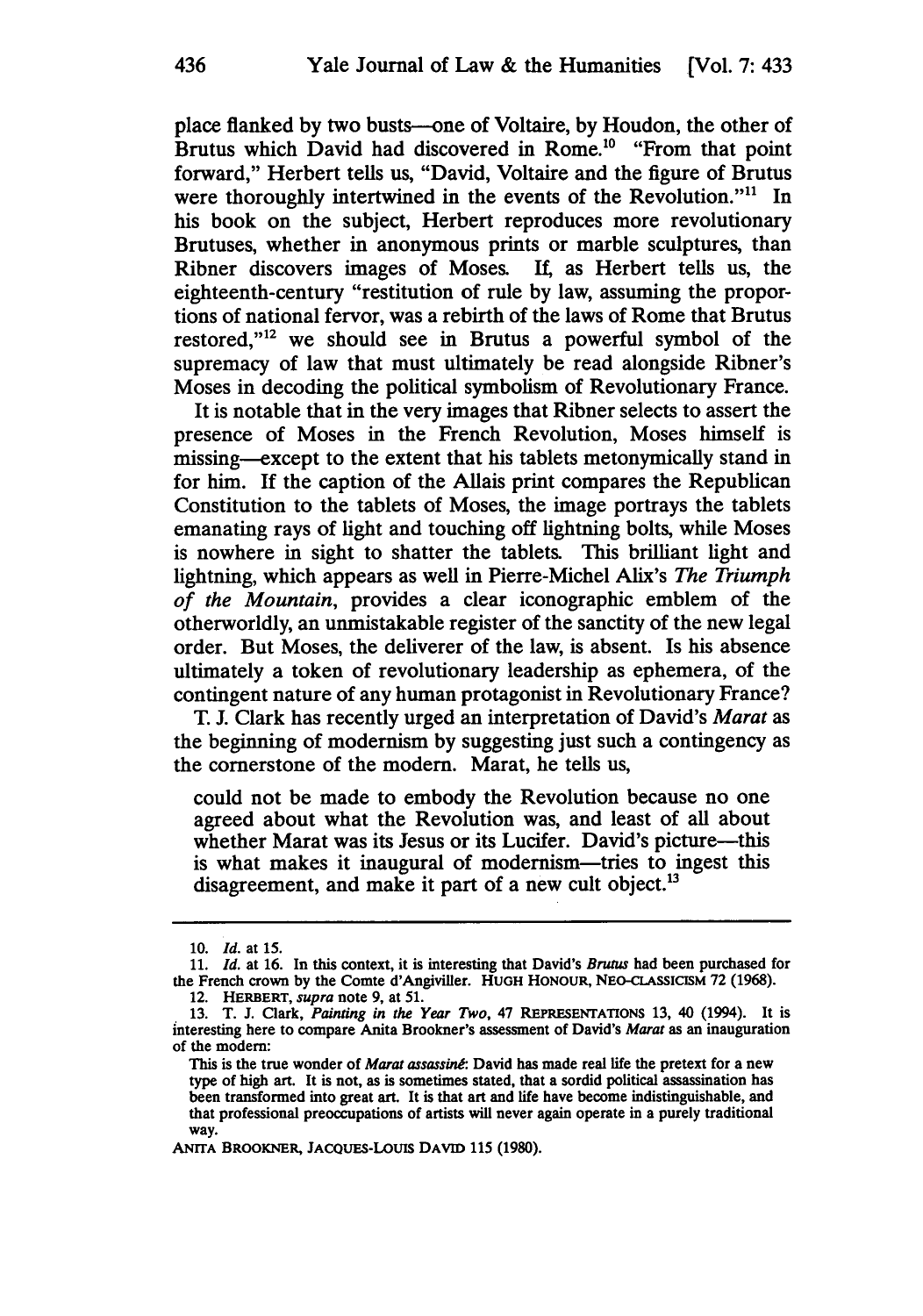#### Landauer

**1995]**

Clark tells us that "Marat's body is maneuvered into a state of insubstantiality." $14$  Clark is indeed convinced that whatever composure adheres to the pale, dead body of Marat slain in his bathtub was "bought at the cost of too much gender uncertainty."<sup>15</sup> But if Clark's Marat is politically and sexually vague, "a kind of scaffolding on which other particulars... are hung,"'6 the Revolutionary Moses has all but disappeared, visible only in his attributes--mountain and tablets. Possibly, Moses must disappear because his features were too sharply engraved on the Western imagination to be subject to the sort of painterly legerdemain Clark attributes to David. But perhaps Moses' absence expresses not so much the ambiguity of the modern as a desire that the tablets of the law not be overshadowed by the powerful figure of a Moses. Having just eliminated the monarch as the embodiment of the nation's law, it was important that the law in its stone incarnation occupy the skies alone.

Personality was not similarly dispossessed during Napoleon's reign for the very reason that Napoleon stage-managed his own personality cult and made certain that the new legal system he put in place throughout Europe bore his name—the Code Napoléon. Napoleon's legislative genius is the central iconographic message in Ribner's narrative of Napoleon's reign. It is therefore not surprising to find in Ribner's book a relief produced for the Cour Carré of the Louvre entitled *History Inscribing upon Her Tablet the Names of Napoleon the Great and the Legislators Moses, Numa and Lycurgus.17* Indeed, Ribner tells us that Moses' pose in this relief "derives from conventional representations of Saint John the Baptist, suggesting, further, that the Hebrew legislator is a prophet of Napoleonic legal genius.""8 Jean-Simon Barthdlemy also identifies Napoleon with Moses in *The Passage of the Isthmus of Suez and His Majesty Visiting the Wells of Moses,* a painting that, as Ribner tells us, "was subtly accented in the official guide to the Salon of 1808, which noted that before visiting the fountains of Moses, Napoleon had crossed the Red Sea at a ford accessible only at low tide." $19$ 

To amplify the Mosaic images deployed by Napoleon, Ribner describes a creative little fantasy, Napoleon's convocation of the Grand Sanhedrin in  $1807<sup>20</sup>$  A strange bit of playacting complete with costumes invented for the purpose, this reincarnation of the

<sup>14.</sup> Clark, *supra* note 13, at 39.

*<sup>15.</sup> Id.*

<sup>16.</sup> *Id.* at 40.

<sup>17.</sup> RIENER, *supra* note 4, at 32.

<sup>18.</sup> *Id.* at 35.

<sup>19.</sup> *Id.*

<sup>20.</sup> *Id.* at 40-42.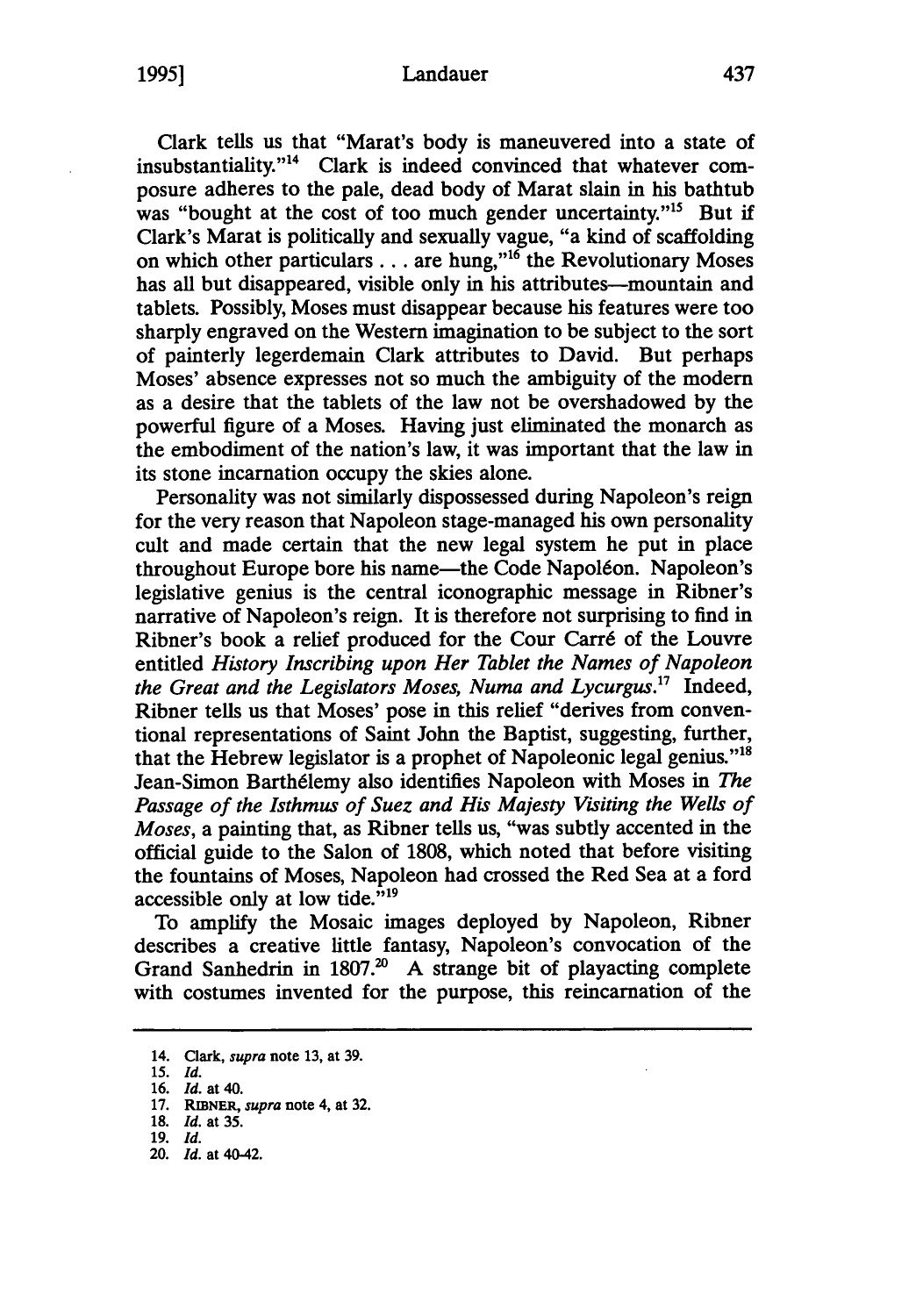Jewish governing body from the period before the destruction of the Second Temple appeared in Paris to add to Napoleon's glory and to create a symbol of Napoleon as the founder of Jewish law. As an example of this Napoleonic conceit, Ribner reproduces a medal struck in commemoration of the meeting which depicts Napoleon bestowing the stone tablets of the Ten Commandments to a kneeling Moses. $21$ In this medal, Napoleon has not so much succeeded to Moses' position as he has supplanted God as the source of divine law.

While Ribner has clearly established Napoleon's use of Mosaic imagery, he understands that the Mosaic theme is supplemented by others articulating a similar message. In Ingres's *Napoleon on His Imperial Throne,* for example, Ribner identifies a Napoleon-as-Charlemagne, replete with the appropriate accoutrements of a Carolingian emperor.<sup>22</sup> But Ribner undercuts the power of Ingres's painting by suggesting that, although its "cold glamour" has

proved irresistible to late twentieth-century eyes familiar with Pop Art and Photo-Realism, the artist was deeply pained to learn that this strangely hieratic and airless portrait had failed at the Salon of 1806, where the likeness was faulted as well as the resemblance to the fifteenth-century art of Jan van Eyck.<sup>23</sup>

Ribner explains that, in fact, modem art historians have traced Ingres's emperor to the *God the Father* panel of the Ghent altarpiece. Perhaps even more telling for us is the fact that the painting's likeness to Napoleon was faulted; finally-despite the Napoleonic orchestration of various traditions—the true hero of Napoleon's reign is not Napoleon-as-Moses, as Ribner's book suggests, or even Napoleon-as-Charlemagne, but Napoleon himself. And even Ingres's painting, despite its imperfect likeness, is unmistakably of Napoleon Bonaparte.

Thus, although Ribner sees a "conflation of Zeus and Saint John the Evangelist"<sup>24</sup> in Jean-Baptiste Mauzaisse's post-Napoleonic *Allegory of Napoleon Writing the Code,* the obvious may be overlooked: that all of Napoleon's customary attributes are present, from his signature hat and dark wave of hair across his forehead to his white-smocked uniform and epaulets. In essence, Napoleon succeeded at making himself into a cultural icon who would long outlast his reign. There is, indeed, a reason why Stendhal had the protagonist of his novel *Red and Black,* Julien Sorel, so caught up in Napoleonic reveries. But this is not merely a question of a nostalgic

<sup>21.</sup> *Id.* at 41 (medal reproduced at 43).

<sup>22.</sup> *Id.* at 38.

<sup>23.</sup> Id.

<sup>24.</sup> Id. at 49.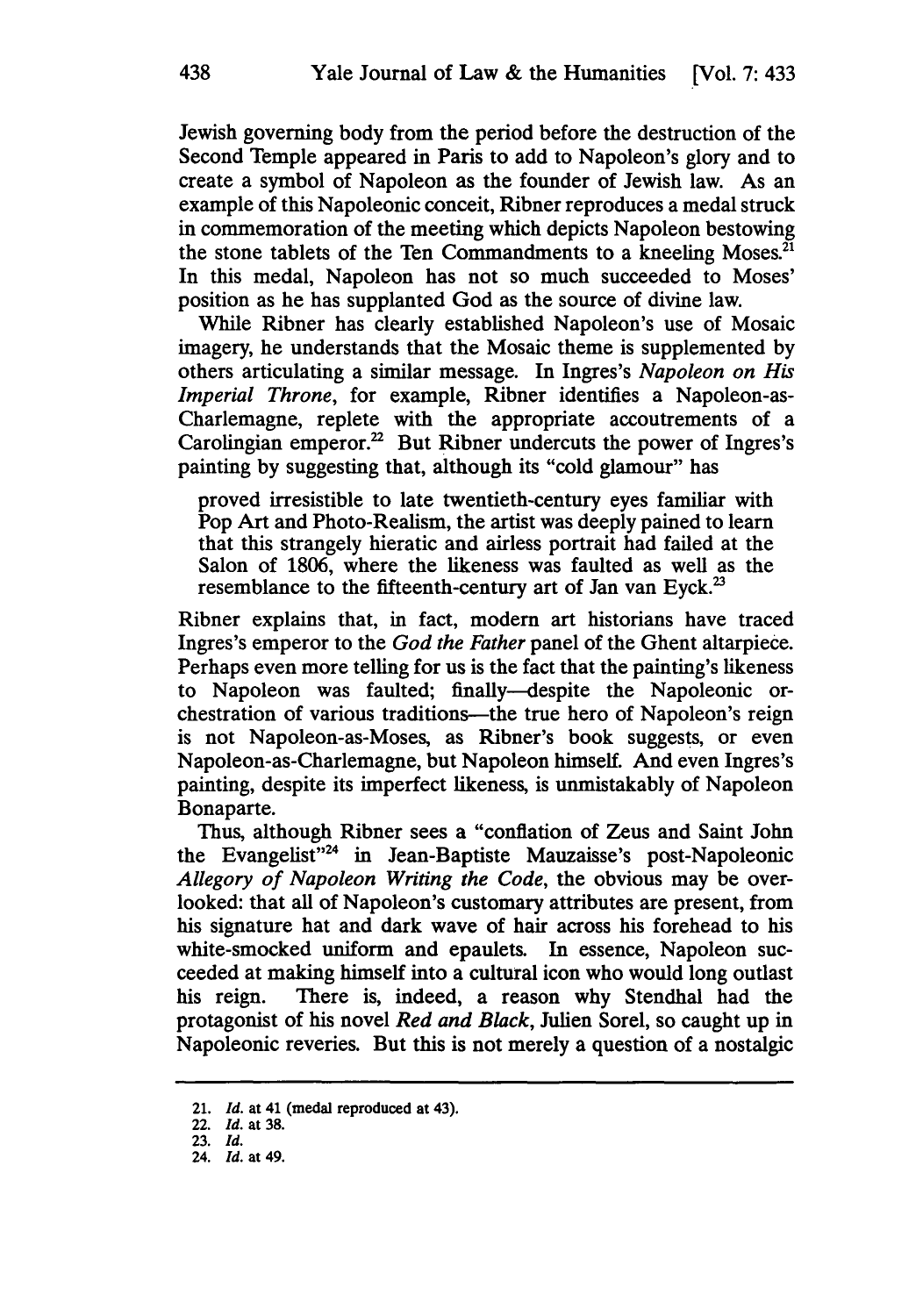#### Landauer

post-Napoleonic Bonapartism, for Napoleon brilliantly managed his own image during his reign. As one looks through the images reproduced in Ribner's *Broken Tablets,* it becomes clear that, despite the various legitimizing references identified by Ribner, the core legitimation was an intensification of Napoleon's personality.

If the person of Napoleon, and not the allegorical flourishes that attract Ribner's attention, is the ultimate centerpiece of Napoleonic representation, the Code Napoléon remains a common attribute in those portraits not unlike the attributes of medieval depictions of saints, such as Saint Barbara's tower or Saint Sebastian's arrow. Among the images reproduced in *Broken Tablets,* the Code appears only once as the roundheaded tablets of the Ten Commandments, and that is on the commemorative medal struck for the convocation of the Grand Sanhedrin. Basically, the image of the Code was invoked not so much in an effort to portray a Mosaic Napoleon as to underline the importance of the Code to Napoleon's empire and the empire's selfimage. Thus, in David's *Napoleon in His Study,* the viewer's eye, after lighting first on Napoleon and the crisp white of his uniform, is drawn to the right, to the white rolled-up Code with only the letters "COD" to identify it. In a sense, the Code is the second subject of a double portrait. Ribner tells us that legislative activity under Napoleon "shifted from the public to the private domain, that is, from constitutional to civil law."<sup>25</sup> Unfortunately, Ribner leaves it at that, rather than analyzing more deeply the significance of Napoleon's attempt at legal codification, its relation to French legal traditions, and the competition between natural law and positive law philosophies in France.'

If Ribner's Napoleon draws upon cultural resources to legitimize his legal order, the Bourbon monarchs of the Restoration, Louis XVIII and Charles X, are rather more desperate in their legitimizing efforts. And their task is complicated, as Ribner explains, by their "explicit denial and implicit co-option of the modem French political tradition."<sup>27</sup> Surveying the Restoration paintings produced for the Council of State rooms-which go by titles such as *France, in the Midst of the Legislator Kings and French Jurisconsults, Receives the Constitutional Charter from Louis XVIII and The Law Descends to the* Earth-Ribner finds that, apart from contributions by Delacroix and Delaroche, the "pompous, redundant program has a hollow ring that suggests not only the weakness of Restoration history painting but

**<sup>25.</sup>** *Id.* at 30.

**<sup>26.</sup>** *See, eg.,* **DONALD R. KELLEY, THE HUMAN MEASURE: SOCIAL THOUGHT IN THE WESTERN LEGAL TRADITION** 222-28 **(1990).**

**<sup>27.</sup> RIBNER,** *supra* note 4, at **50.**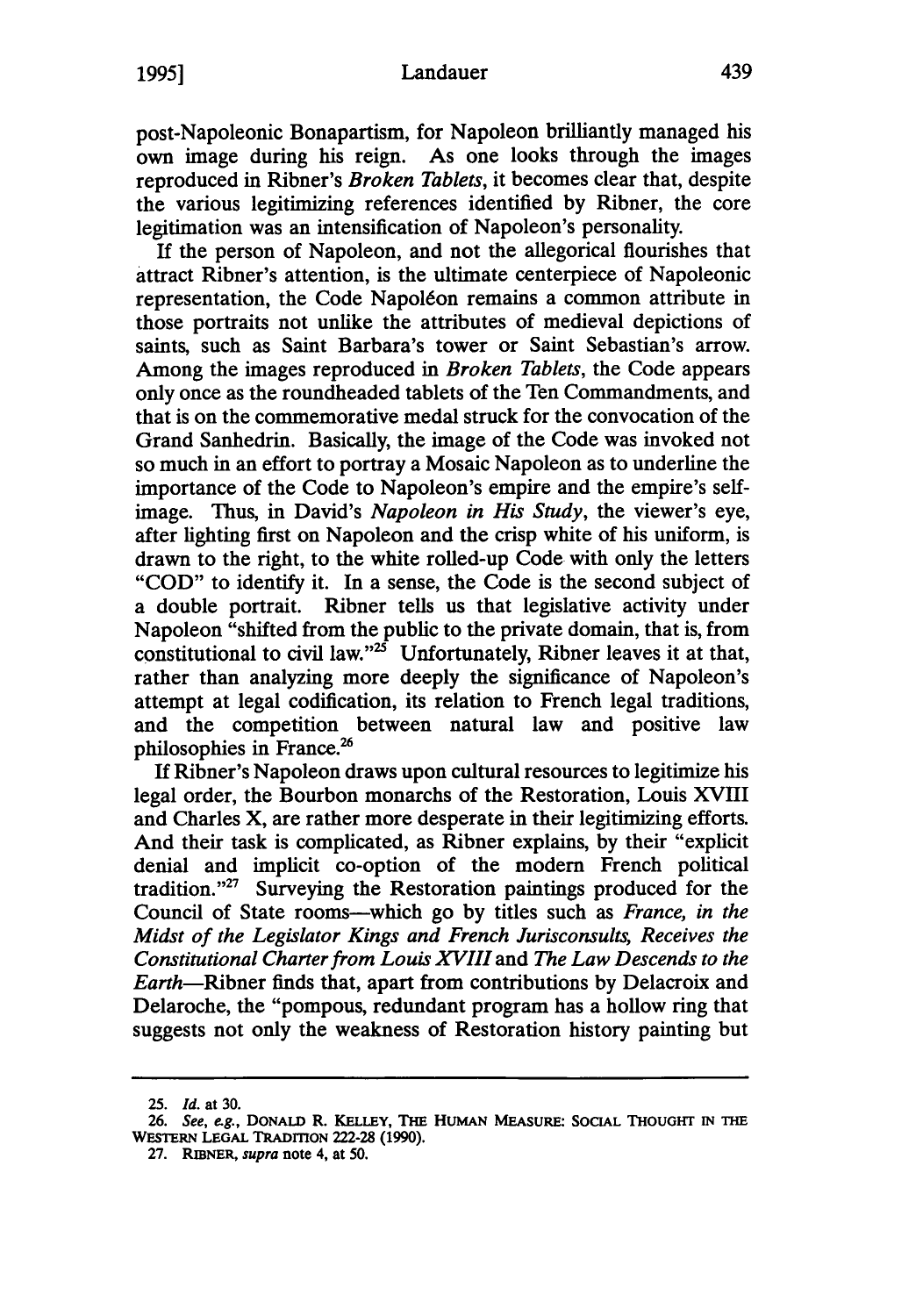also the disparity between the triumphant rhetoric of the preamble to the Charter of 1814 and the vulnerability of this post-Napoleonic constitutional monarchy."<sup>28</sup> Yet Ribner, who reminds us that our appreciation of Ingres's Napoleon may be due to our "twentiethcentury eyes familiar with Pop Art and Photo-Realism."<sup>29</sup> may be responding too much to the primitive aesthetic of a painting like Mauzaisse's *Divine Wisdom Giving the Laws to the Kings and Legislators,* which has none of the artistry of a David or the power of a Delacroix. Moreover, if the painting's absurd crowd of "legislators"-from George Washington and William Penn to Mohammed and Confucius, not to mention Moses-jostle each other in a flattened space, the scene ultimately provides no indication of the bankruptcy of the Restoration's legal order.

Similarly, Delacroix's intriguing image of Justinian, which draws, as Ribner explains, from the iconographic tradition of the Evangelists, $30$ cannot bestow intellectual coherence on the Bourbon Restoration simply by its artistic power. Nevertheless, Delacroix's decision to picture Justinian, the emperor who codified Roman law and consequently an obvious Napoleonic predecessor, is fascinating; it compels us to ask whether Delacroix's image embodied an errant Bonapartist gesture, or, rather, represented an effort to remind visitors to the Council of State rooms that the process of codifying law did not begin with the First Consul.

Ribner's fascination, however, is not with Justinian but with Moses, and he portrays the Restoration as the site of a growing interest in Moses, an interest that developed mostly on France's political right. As Ribner explains, "[e]ncouraged by the new edition of the Bible of Antoine-Eugène Genoude, the young poets Alphonse de Lamartine and Victor Hugo came of age intoxicated by Scripture."<sup>31</sup> From that immersion in Scripture, the young poets adopted Moses as the patron of their Christian, anti-Enlightenment camp. Thus, Lamartine opened a poem dedicated to anti-Enlightenment publicist Louis-Gabriel-Ambroise de Bonald with these words:

Just as, long ago amid storms On the burning peak of Sinai The greatest of prophets Engraved the tablets of Judah.32

**<sup>28.</sup>** *Id.* at 60.

<sup>29.</sup> *Id.* at 38.

**<sup>30.</sup>** *Id.* at 58-59.

<sup>31.</sup> *Id.* at 60.

**<sup>32.</sup>** Quoted in *id* at **63-64** (translated from French).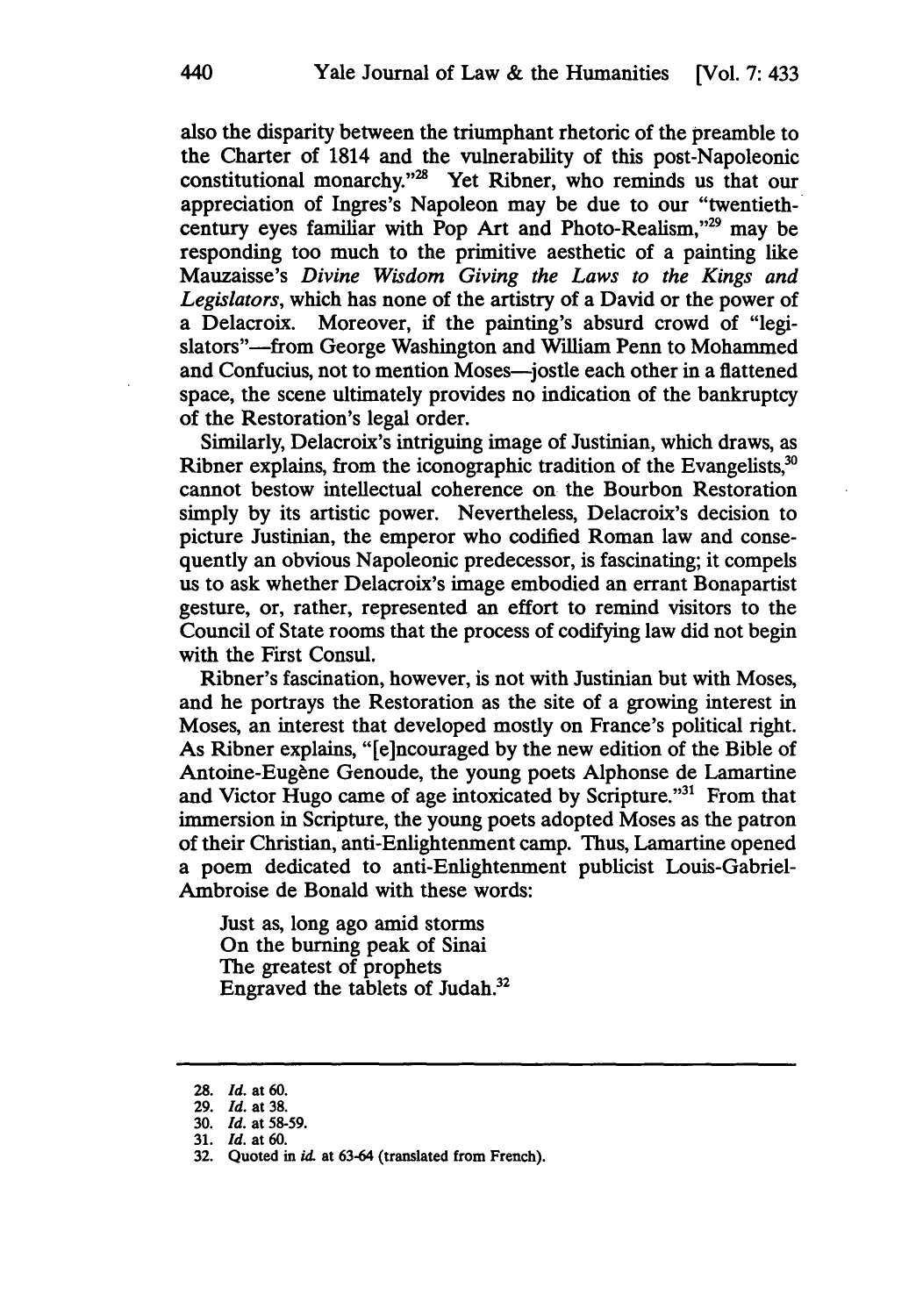### Landauer

And in a poem commemorating the coronation of Charles X in **1825,** Victor Hugo referred to the two rays that emanated from Charles's head.<sup>33</sup> In all of these phenomena, Ribner identifies the "broad appeal of Mosaic imagery in the ongoing crisis of authority that plagued, and eventually destroyed, the Bourbon Restoration."34

In Ribner's story, however, the fascination with Moses develops into a full-fledged cult of Moses, and it is here that Ribner is at his most colorful. He sets the mood for his chapter on the "Romantic Moses" by telling the story of Millet's gift of a painting, later known as *Self-Portrait as Moses,* to the Municipal Council of Cherbourg. The gift was meant as a sarcastic gesture in response to the council's rejection of his portrait of Colonel Javain. In his letter to the council, Millet explained: "I did not believe that I could offer a subject more appropriate to the magistrates of the city of Cherbourg than the image of this ancient and severe legislator of the Hebrews"<sup>35</sup>—tha is, everything they were not. But the joke of the painting was that the image of Moses was unmistakably a self-portrait.<sup>36</sup> Ultimately, however, Ribner suggests that the joke should be taken as entirely serious. And with this, Ribner introduces the self-mythologizing identification of the Romantic artist with Moses. Indeed, the *Self-Portrait as Moses,* with its Michelangelesque monumentality and its movement drawn from Delacroix, is the perfect painting to introduce the Romantic genius. We learn from Ribner that the painting "continues a tradition of self-aggrandizement through biblical reference established by the young poets of the 1820s."37 After citing Victor Hugo, he turns to Alfred Vigny's "Moise" of 1822 with its Moses as "an overpowering individual presence at variance with the traditional conception of him as the obedient servant of God."<sup>38</sup> Although Ribner does not make a Nietzschean turn here, it is clear that this is a Moses on the way to becoming Zarathustra.

As Ribner notes, the Romantic Moses is such an overpowering figure that the *Moses and the Brazen Serpent,* submitted by a young artist to the Academy of Fine Arts Prix de Rome competition of 1833, revised Hubert Subleyras's eighteenth-century painting by isolating Moses from the crowd as an overarching powerful figure: "Silhouetted against the sky, Roger's Moses combines the authoritative gestures of Plato and Aristotle in Raphael's *School of Athens.* He stands on

**37.** *Id.* at 142.

<sup>33.</sup> *Id.* at 65.

<sup>34.</sup> *Id.* at 69.

*<sup>35.</sup> Id.* at 139.

**<sup>36.</sup>** Here Ribner reproduces a self-portrait drawn **by** Millet in 1845-46 to make the selfportrait point unmistakable. *Id.*

**<sup>38.</sup>** *Id.* at 143.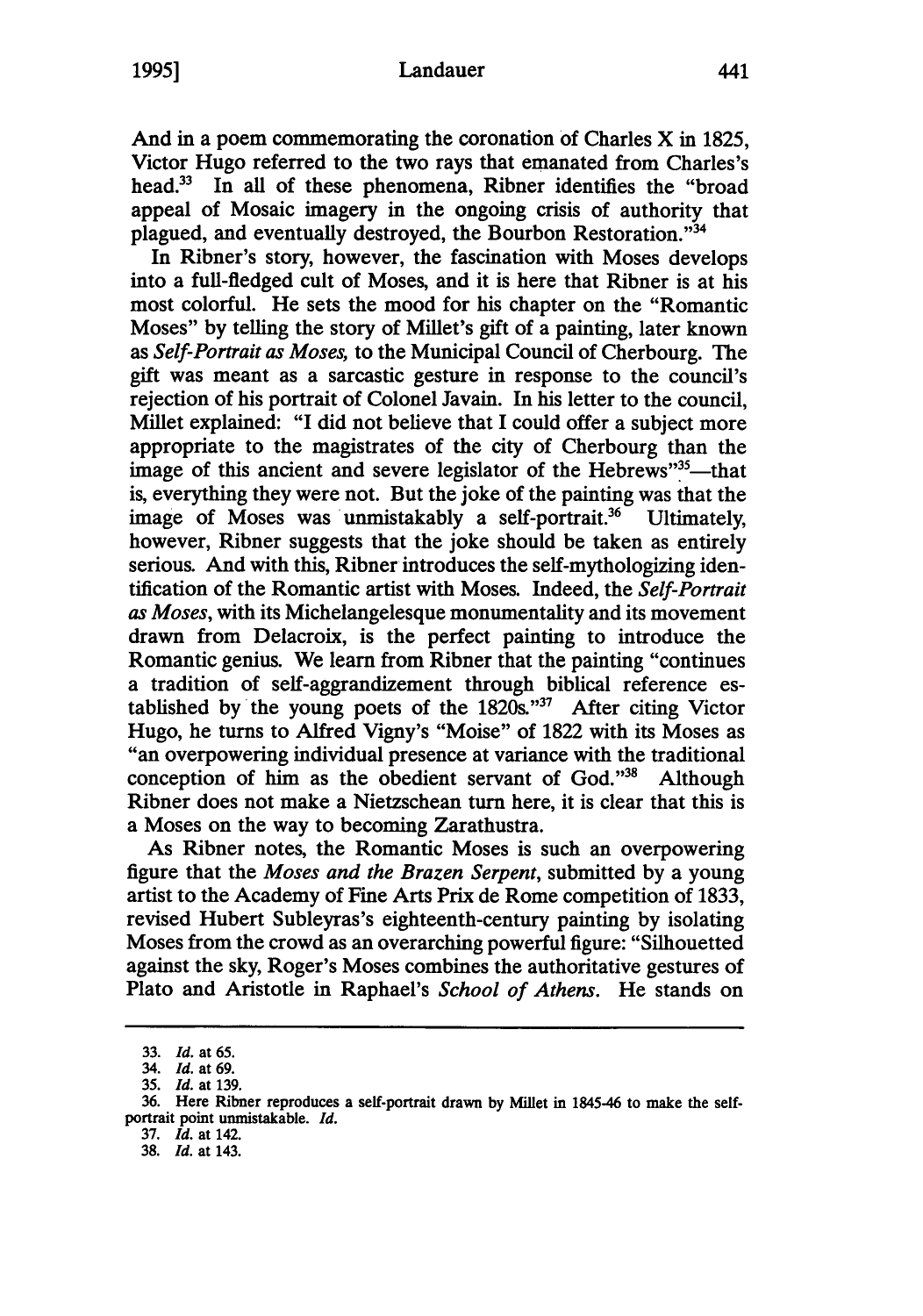raised ground, fully clad, above the seminude crowd at his feet."39 Ribner finds a similar movement from Poussin's *Moses Striking the Rock* to the two young prizewinners' versions of the same theme for the Academy's competition of 1836. But Ribner does not explain why the Academy of Fine Arts, in the midst of its usual run of classical themes, had selected these two themes for its competitions of **1833** and **1836.** Certainly, Moses' striking of the rock against God's command is a moment of particular pathos in the Biblical story because of the divine retribution it would bring, a retribution that sealed Moses' fate forever. But the two prize-winning renditions, like their predecessor **by** Poussin, show not Moses' wrathful striking of the rock, but a later moment when the life-giving flow of water is scooped up with jugs **by** the crowd around him.

**If** Ribner finds examples of the new Romantic Moses in these Prix de Rome prize-winners, he finds further support in the renewed appreciation of Michelangelo's *Moses.* Just as Freud found that descriptions of Michelangelo's *Moses* each varied in some important detail or another from Michelangelo's sculpture,<sup>40</sup> Ribner finds the prints of Michelangelo's *Moses* circulating in nineteenth-century France to have subtly manipulated the image.<sup>41</sup> But more important than manipulations emphasizing Moses' musculature or drawing from the pictorial tradition of the ecstatic saint is the canonization of Michelangelo's *Moses* because of its resonance with champions of Romantic genius. Ribner is excellent as a cultural historian fleshing out the heroic Moses of nineteenth-century France, moving from visual arts to poetry and back to the visual arts, but the deeper he enters the realm of Romantic genius, the further he strays from the place of law in French society. We have moved from Moses as a symbol of written legal order to a celebration of Moses' personality.

At the very end of his epilogue, Ribner introduces a political cartoon, drawn by Adolphe Wiliette in 1886 for *Le Courrier franqais,* depicting Edouard Drumont (one of France's best known anti-Semitic publicists and author of *La France juive)* dressed as a medieval Crusader and trampling over a white-bearded Moses whose tablets are broken on the ground behind him.42 For Ribner, this trampled Moses represents a conflation of the French right's anti-Semitism and antiparliamentarianism. Clearly, readers of *Le Courier franqais* were expected to recognize the cartoon Moses with his beard, his round-

<sup>39.</sup> *Id.* at 148.

<sup>40.</sup> Sigmund Freud, *The Moses of Michelangelo, in* **CHARACrER AND CULTURE 80, 83-84** (Philip Rieff ed., 1963).

<sup>41.</sup> *Id.* at 152-53.

<sup>42.</sup> *Id.* at **161.**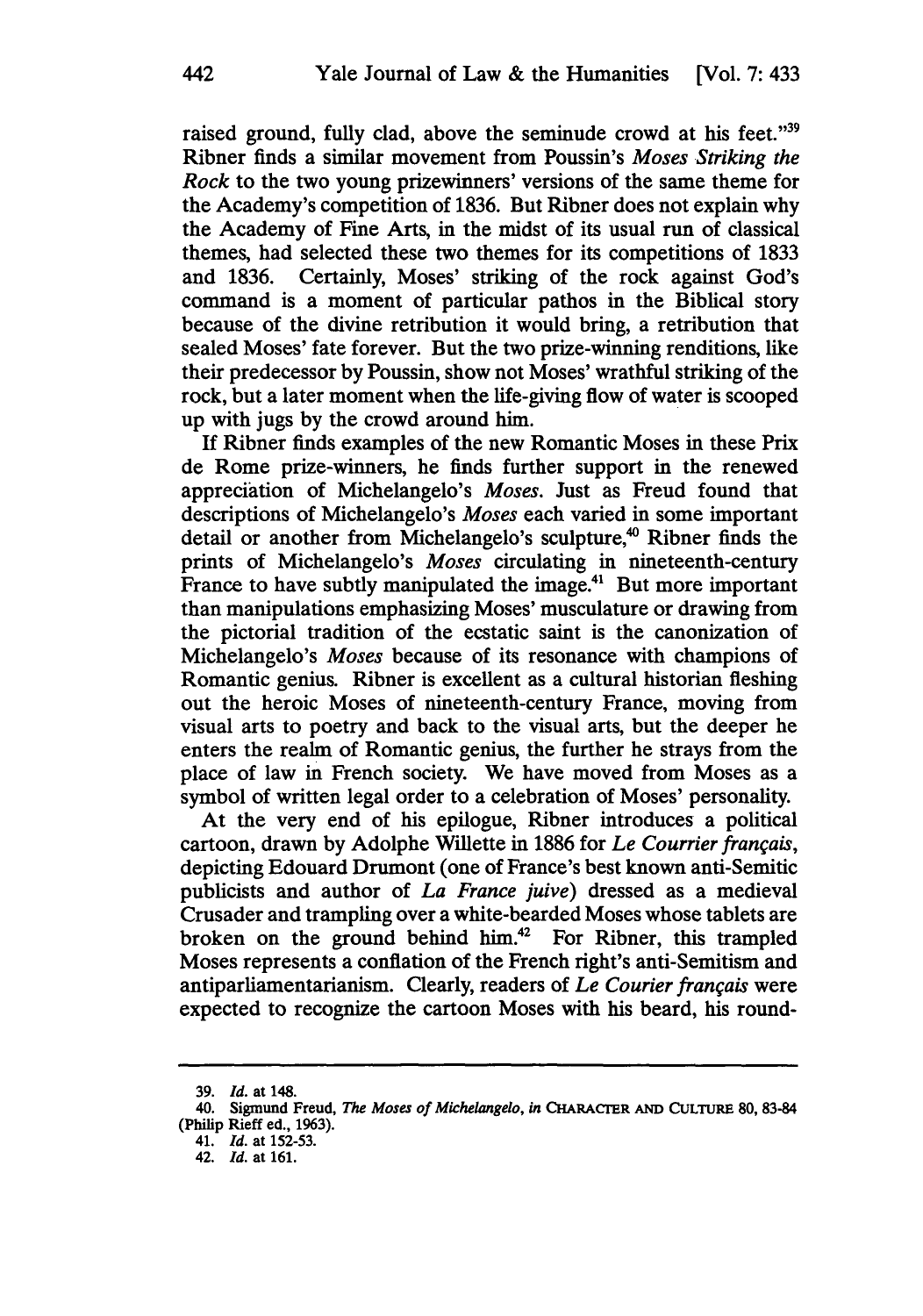headed tablets, and rays emanating from his head. The question, however, is not so much whether Willette's audience could easily identify the fallen Moses, but whether the parliamentary associations of this cartoon Moses were assured in 1886. In essence, the more we are convinced of the legislative encoding of this Moses, the stronger is Ribner's case regarding the centrality of Moses and his tablets in artistic representations of law in post-1789 France. While the principal message of the Willette cartoon seems to be the religious confrontation signified by the cross-emblazoned Crusader vanquishing the embodiment of Judaism, a broader political message is present in the words on the Crusader's shield,"qa ira," which, as the title of a Revolutionary song, signals hostility to the reigning legislative order. But such an antiparliamentary interpretation may not exactly fit the words of the song reproduced by Ribner in an earlier chapter: "Du 1égislateur tout s'accomplira." $43$  The cartoon may not so much provide final proof of Ribner's general argument as require the additional layer of contextualization offered by his *Broken Tablets* to certify his reading of the cartoon. Ironically, however, just prior to the epilogue, Ribner's Moses was becoming more diffuse and straying further from an explicit relation to legislation.

Whether or not Ribner is finally persuasive in his reading of Mosaic imagery in French culture, the focus on Moses and the Ten Commandments results in a loss of other important avenues in the representational history of law and justice in French art. In his discussion of Napoleonic France, for example, perhaps Ribner should have more thoroughly considered one of the most powerful images of law produced during Napoleon's reign, Pierre-Paul Prud'hon's *Justice and Divine Vengeance Pursuing Crime,* created for the criminal courtroom of the Palais de Justice and exhibited in the Salon of 1808. Despite its obvious allegorical rendering and its incarnation of Justice and Divine Vengeance as winged angels, Prud'hon's painting of a criminal dashing from the scene of his crime and the fallen body of his victim is full of passion and power.<sup>44</sup> That such an allegorical painting can so vividly suggest the immediacy of criminal violence, as well as the entreaty to Justice and Divine Vengeance, indicates that French law occupied a cultural space more immediate than the Mosaic posturings of Napoleon.

Similarly, Ribner shows little interest in Delacroix's *Justice of Trajan* of 1840. This painting portrays an episode from Canto X of Dante's *Purgatorio* in which Emperor Trajan, on his way to battle

<sup>43.</sup> *Id.* at 7 ("The legislator will accomplish everything.").

<sup>44.</sup> On the "brutal realism" of Prud'hon's painting, see **LoRENz ErINER, AN** OUTLINE **OF** 19TH **CENTURY** EUROPEAN PAINTING 52-53 **(1987).**